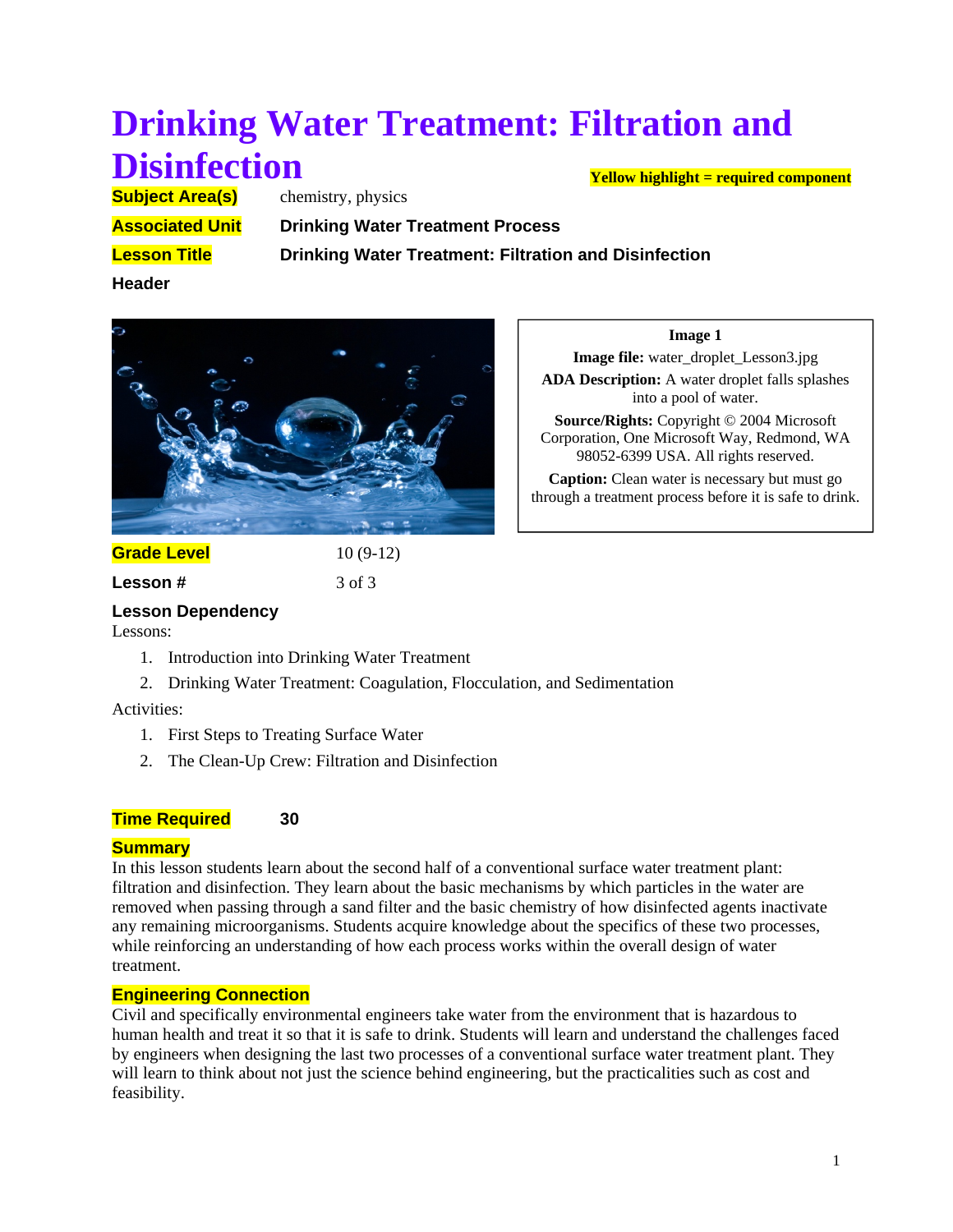# **Engineering Category** = 1

Choose the category that best describes this lesson's amount/depth of engineering content:

- 1. Relating science and/or math concept(s) to engineering
- 2. Engineering analysis or partial design
- 3. Engineering design process

### **Keywords**

chlorine, disinfection, filtration, water treatment

#### **Educational Standards**

#### *National and State*

Texas Essential Knowledge and Skills for Science, 2009, Environmental Systems 5(B): Identify source, use, quality, management, and conservation of water.

Texas Essential Knowledge and Skills for Science, 2009, Science Concepts: describe the unique role of water in chemical and biological systems.

#### *ITEEA Educational Standard(s)*

ITEEA, Standard 1, Grades 9-12, J. The nature and development of technological knowledge and processes are functions of the setting.

#### **Pre-Requisite Knowledge**

The basics of chemical reactions

### **Learning Objectives**

After this lesson, students should be able to:

- **Describe the science behind the treatment processes filtration and disinfection.**
- **Explain how the processes of filtration and disinfection fit into the larger treatment scheme.**

#### **Introduction / Motivation**

In the previous two lessons we have learned that the primary sources for drinking water come from fresh ground or surface water and about the main types of contaminants are microorganisms, harmful chemicals, and parasites. Additionally, can anyone remind me what the first three processes are called when drinking surface water? (possible student answers: coagulation, flocculation, and sedimentation). Good, at this point the particles in the sources water: clay, silt, microorganisms, etc, have been destabilized with the addition of iron or aluminum so that they are able to collide and stick together, brought together in the flocculation basin to form large flocs, and given time for the large flocs to settle out in the sedimentation basin.

Today we are learning about the last two steps in the surface water treatment process, which are filtration and disinfection. The entire treatment process includes multiple barriers for the contaminants, and as we learned in the previous lesson, the first barrier was the combination of the first three steps. Filtration and disinfection are each additional barriers in the treatment process by which the threat by contaminants are decreases. Today we are going to learn how these two processes remove contaminants and help to further clean the water making it safe for humans to drink

#### **Lesson Background & Concepts for Teachers Filtration**

The water exiting the sedimentation basin then comes to the filtration step. A majority of the flocs settled out of the water, yet there inevitably particles and flocs that remain in suspension that need to be removed. The method most commonly used in drinking water treatment plants is called rapid media filtration. Using this method, water passes through a media, typically sand, in the matter of 15-30 minutes, so that the remaining particles and flocs in the water are removed by the sand media. These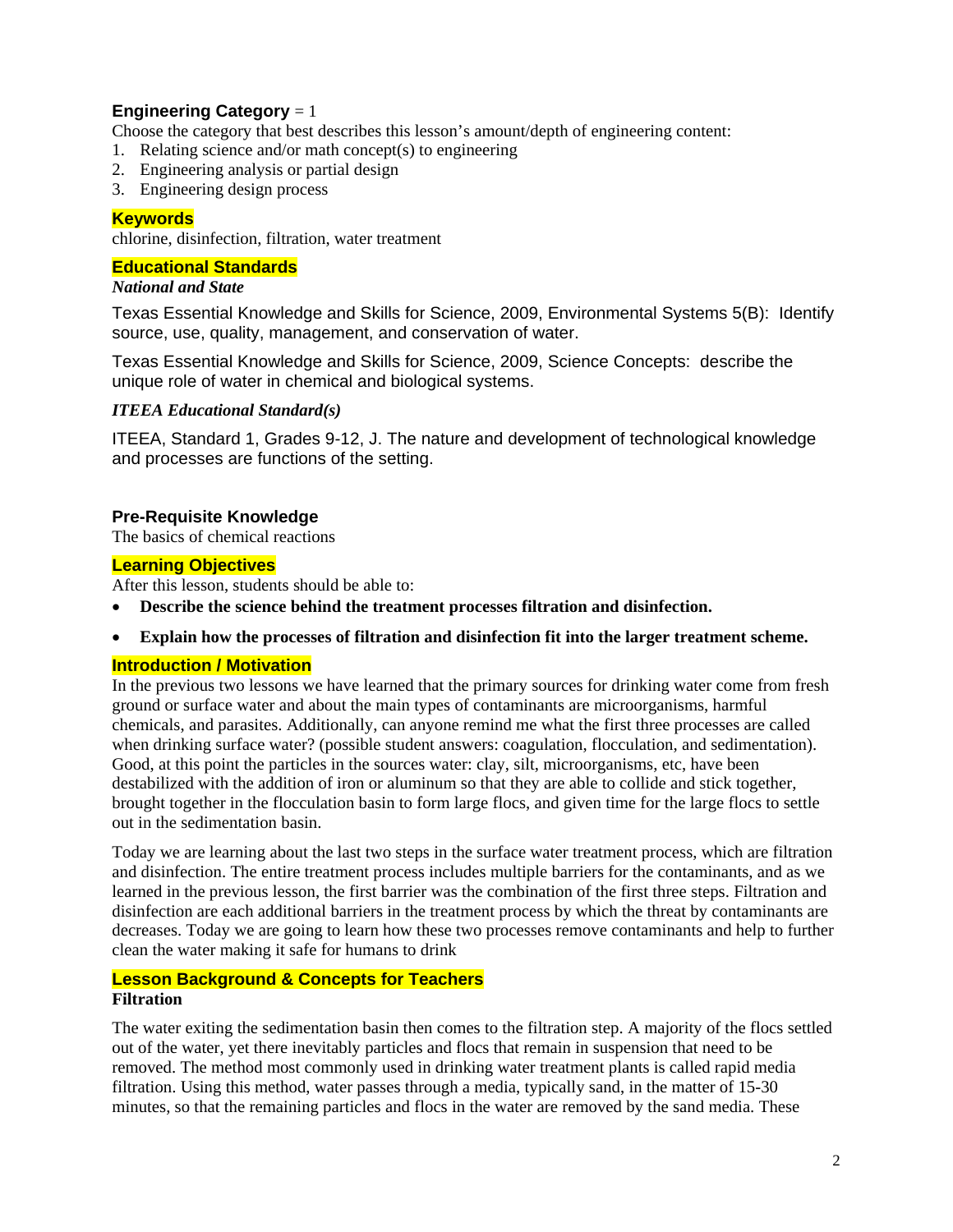media filters are designed for what is called 'depth filtration,' which simply means that the particles being filters should be retained throughout the depth of the filter and not just at the surface. To achieve effective depth filtration, it is important to control the size of the filter media because if the filter media is too small then all the water particles will be removed on the surface of the filter, but if the filter media is too large then the filter would not be as effective at removing the particles. For this reason, it is common that filters are designed to have two types of media, the larger size media on the top to capture the large incoming particles, and smaller sized media on the bottom of the filter to capture the remaining incoming particles. Using this dual media technique is an effective way to remove a maximum about of the particles while encouraging depth filtration.

More important than the size of the filter media, however, is the effectiveness of the coagulation process at the very beginning of the treatment plant. Filtration does not work well at all unless the initial water particles are properly destabilized during the coagulation process, meaning that if the source water was not destabilized at all and filtration was the first step of the treatment plan, there would be very little to no particle removal during filtration. To help explain this, use an imaginary illustration with bowling balls and a marble. If you fill up a room with bowling balls, representing the sand media, and drop a marble into the top of the pile, representing a water particle, the marble will bounce around in the spaces between the balls until it reaches the floor of the room. In comparison, if instead of using a marble, a piece of chewed gum was dropped into the pile of bowling balls it would most likely stick to one of the bowling balls as it moves downward. For this reason it is important that the particles that did not settle out and reach the media filter are properly destabilized so that they are sticky and can be retained by the sand when passing through. The illustration of the bowling balls and marble is especially appropriate because the size ratio between the bowling ball and the marble is similar to the ratio between the average size of sand media and the water particles that pass through the filter.

Much like flocculation, there are three main mechanisms by which destabilized water particles are removed when they pass through a media filter: Brownian motion, sedimentation, and interception. To understand these mechanisms, it is easiest to consider a single sand grain as water flows around it from top to bottom. Very small particles will generally follow the path of the water flow, but can deviate from that path due to the bombardment of water particles causing to move outside the natural flow path. Due to this addition movement outside of the flow path, these small particles which would no naturally collide with the sand grain could collide and stick. Additionally, for the larger water particles that are following the natural flow lines around the sand grain, their large mass and momentum can cause them to settle onto the sand grain as the flow of water bends around the outside of the sand grain. Lastly, interception occurs when any water particle that is following the flow of water around the sand grain naturally collides with the sand.

Based on the three mechanism explained above, the size of the water particles plays a large role in how they are removed in the media filter. Against most people's intuition, the very small particles are removed well, while the medium size particles that do not diffuse or settle well are removed the least. For this reason, if it there is an option of investigating the particle leaving the filter, it is important to focus on the particles that fall into the medium size range (diameters of  $1 - 5$ um).

While the scientific understanding of how particles are removed is important, it is also important to understand the practical requirements to operating a media filter. It is desirable to use a media filter for many years, but if particles are continually being removed throughout the filter, the filter will eventually become so full of particles that it will clog and water will no longer pass easily through. For this reason, each media filter is designed to go through a washing cycle. At the beginning of the cycle is a clean media filter which has to be ripened. Interestingly, the clean media does not the best job at removing water particles; it is not until there is an initial layer of particle already retained in the filter that the filter begins operating at its best level. To help understand this, the illustration with the bowling balls and gum can once again be used. The bowling balls themselves are not sticky, but simply provide a surface for the gum to stick to. If enough pieces of gum are dropped through the bowling balls, they will begin to be coated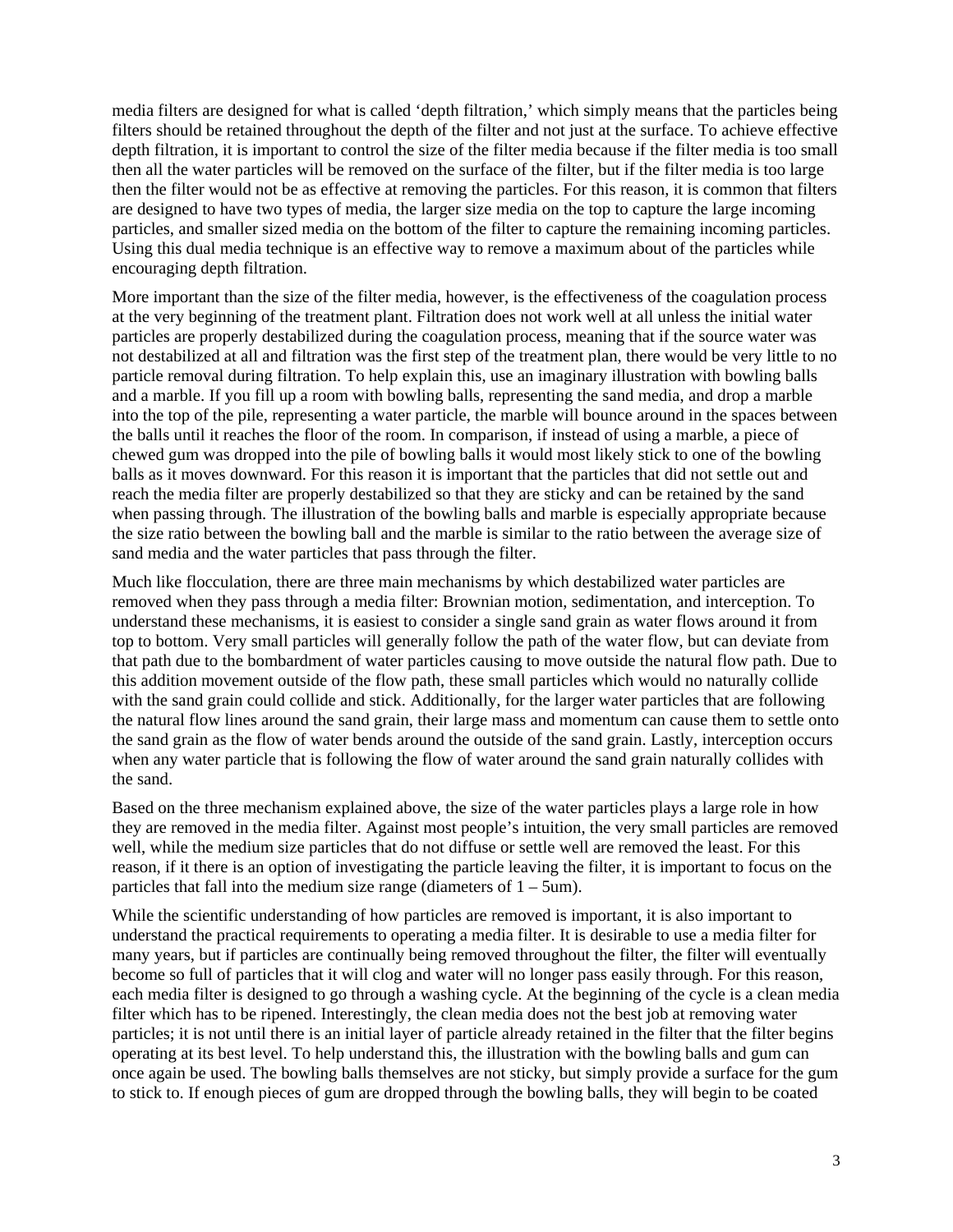with the gum, provided a stickier surface for the incoming pieces of gum to attach to. For this reason, the ripening period is allowing the clean media to be coated with destabilized water particles to enhance the filters ability to remove the incoming particle. After the filter has been ripened, it begins to operate at its optimal efficiency, meaning that the filter removes the maximum percent of incoming particles. It is only during this time that the water leaving the filter is collected and sent to be disinfected. After some time (usually  $1 - 3$  days), the water will not easily move through the filter or some of the retain particle stare breaking off of the media and coming out the bottom of the filter. At that point the filter its cleaned using a process called backwashing. During backwashing, some of the previously filtered water is pumped from the bottom of the filter to the top at fast enough of a rate that the media particles are suspended and bumped around. During the backwashing, the particle that were collected by the filter media are knocked off and lifted by the water away from the media, leaving a clean media filter to be once again ripened.

#### **Disinfection**

Once the water passes through the filter, a large percentage of the original particles have been removed, but there is still a potential that microorganisms remain in the water. The process of disinfection is to treat the water in a way that kills or inactivates the remaining microorganisms in the water. There are numerous chemicals that can be used as a disinfectant, the most common being chlorine and ozone. Additionally, ultra violet (UV) radiation can be used as a disinfectant, but is primarily used in waste water plants and not in drinking water facilities. The mechanisms by which chlorine and ozone disinfect are quite similar, yet the method at which they are applied is quite different. A primary difference between the two disinfectants is that chlorine can be used to leave a residual whereas ozone does not. What this means is that when chlorine is added to water, a portion of it is consumed in reaction with microorganisms and the remaining chlorine remains in the water as a residual and acts as a deterrent towards the regrowth of any microorganisms. In comparison, when ozone is added to water, a portion of it is consumed in reactions with microorganisms and the remaining ozone quickly deteriorates because of its unstable nature. Ozone is a more powerful disinfectant than chlorine, but chlorine is the most widely used disinfectant due to the importance of the residual concept. It is important for the engineers designing the treatment plant to not only consider what might be the cheapest and most effective way to kill the microorganisms, but also how to be most protective with the water as it moves through the distribution system.

Chlorine in general acts as an oxidant, which reacts with other atoms and molecule by stripping an electron from the other atom or molecule. There are two main forms that chlorine can exist in: free chlorine and combined chlorine. Free chlorine, such as hypochlorite (OCl<sup>-</sup>) and hypochlorous acid (HOCl), is a much more powerful oxidant and therefore a more effective disinfectant but does not have a long residual time in water. Combined chlorine, such as monochloramine  $(NH<sub>2</sub>Cl)$ , is a less powerful oxidant and therefore less effective disinfectant but has a much longer residual time. In order to best utilize the disinfecting and residual properties of chlorine, what is often done is that free chlorine is used in the treatment plant to kill the microorganisms and then converted to combined chlorine by the addition of ammonium before the water enters the distribution system.

Because chlorine is a power oxidant, there are many things in addition to microorganism that can react with chlorine, therefore consuming chlorine that would preferably be reacting with microorganisms. Some of the ways that chlorine can be consumed is through reactions with reduced metals such as ferrous oxide (Fe<sup>+2</sup>), reaction with ammonium, natural decomposition driven by UV light from the sun, and reactions with microorganisms. The main objective with the addition of chlorine is of course to react with the microorganisms, but enough chlorine must be added to satisfy the other consuming factors so that enough chlorine is left to effectively disinfect the microorganisms. This is again another example of why the idea of chlorine residual is important, because if enough chlorine is added so that there is a residual, then it assures that there was enough to react with the microorganisms.

The mechanisms by which chlorine kills the microorganisms is still not well understood, but there are a few processes thought to be the main methods by which chlorine kills the microorganisms. Due to the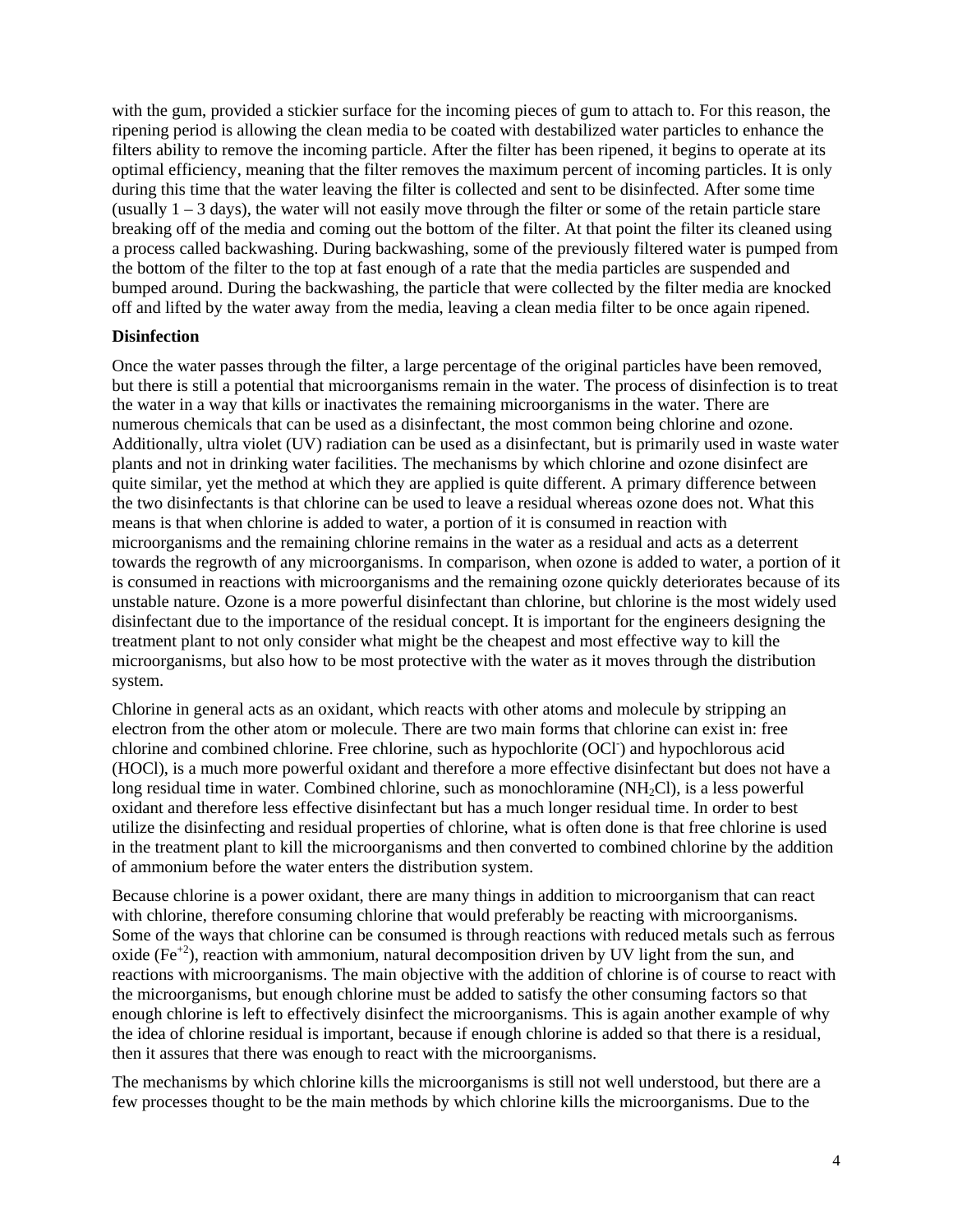reactive properties of chlorine, the addition of chlorine can rupture the cell walls or membranes of the microorganisms. Additionally, chlorine can interfere with the metabolic process of the microorganisms such that they cannot get the energy they need to grow and multiply. Unfortunately, there are some microorganisms that are very resistant to the destructive power of chlorine and have historically been the most problematic microorganisms for treatment plants to remove. Two examples are *Giardia* and *Cryptosporidium*, both of which have a protective cell which protects the microorganisms from degradation by chlorine. For this reason, it is important that the first four steps of the treatment process are working well so that less importance is place on killing microorganisms at the end of the process.

Although the disinfection of microorganisms is the primary purpose of adding a chlorine, there are other benefits that secondary to the disinfection of microorganisms. For example, chlorine eliminates molecules that cause color in water as well as provides a standard taste and odor to water. Additionally, as mentioned before, chlorine reacts with reduced metals so that they are not a hazard to the finished water. Unfortunately, the downfall to the addition of chlorine, and other disinfectants as well, is the formation of disinfection by products (DBPs). The DBPs are recently being discovered and addressed as chemicals that could cause chronic sicknesses if consume at high levels for long periods of times. For this reason, it is important to balance the amount of chlorine so that a high percent of the microorganisms are disinfected, but not too much as to minimize the formation of DBPs.

**Image** Insert Image # or Figure # here [use Figure # if referenced in text]





# **Vocabulary / Definitions**

| <b>Word</b>      | <b>Definition</b>                                                                               |
|------------------|-------------------------------------------------------------------------------------------------|
| media filtration | The use of media, such as sand or activated carbon, to remove suspended<br>particles from water |
| disinfection     | The addition of a chemical or radiation to kill or deactivate microorganisms<br>in the water    |

# **Associated Activities**

The Clean-Up Crew: Filtration and Disinfection

#### **Lesson Closure**

There you have it, the secret to taking contaminated surface water and turning it into water that is safe to drink. Each of the steps are important and act as a barrier to the potential of contaminants passing through